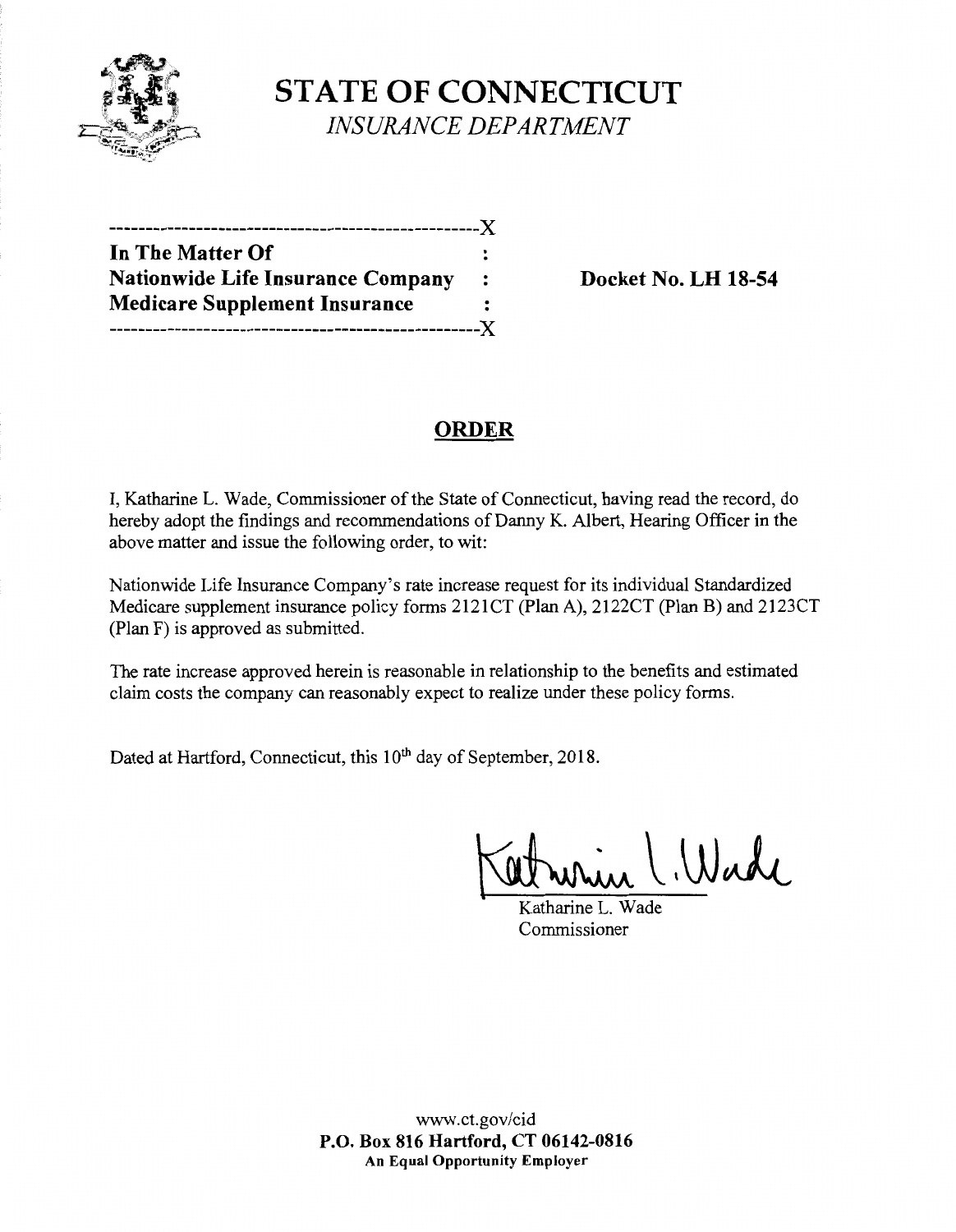

**STATE OF CONNECTICUT**  *INSURANCE DEPARTMENT* 

| In The Matter Of                         | : |
|------------------------------------------|---|
| <b>Nationwide Life Insurance Company</b> | ። |
| <b>Medicare Supplement Insurance</b>     | : |
|                                          |   |

**Docket No. LH 18-54** 

#### **PROPOSED FINAL DECISION**

#### I. **INTRODUCTION**

The Insurance Commissioner of the State of Connecticut is empowered to review rates charged for individual and group Medicare supplement policies sold to any resident of this State who is eligible for Medicare. The source for this regulatory authority is contained in Chapter 700c and Section 38a-495a of the Connecticut General Statutes.

After due notice, a hearing was held at the Insurance Department in Hartford on Thursday, August 30, 2018, to consider whether or not the rate increase requested by Nationwide Life Insurance Company on its individual Standardized Medicare supplement insurance business should be approved.

No members from the general public attended the hearing.

No company representatives from Nationwide Life Insurance Company attended the hearing.

The hearing was conducted in accordance with the requirements of Section 38a-474, Connecticut General Statutes, the Uniform Administrative Procedures Act, Chapter 54 of Section 38a-8-1 et seq. of the Regulations of Connecticut State Agencies.

A Medicare supplement policy is a private health insurance policy sold on an individual or group basis, which provides benefits that are additional to the benefits provided by Medicare. For many years Medicare supplement policies have been highly regulated under both state and federal law to protect the interests of persons eligible for Medicare who depend on these policies to provide additional coverage for the costs of health care.

Effective December 1, 2005, Connecticut amended its program of standardized Medicare supplement policies in accordance with Section 38a-496a of the Connecticut General Statutes, and Sections 38a-495a-1 through 38a-495a-21 of the Regulations of Connecticut Agencies. This program, which conforms to federal requirements, provides a "core" package of benefits known as Plan A. Insurers may also offer any one or more of eleven other plans (Plans B through N).

Effective January 1, 2006, in accordance with Section 38a-495c of the Connecticut General Statutes (as amended by Public Act 05-20) premiums for all Medicare supplement policies in the state must use community rating. Rates for Plans A through N must be computed without regard to age, gender, previous claims history or the medical condition of any person covered by a Medicare supplement policy or certificate.

> www.ct.gov/cid **P.O. Box 816 Hartford, CT 06142-0816 An Equal Opportunity Employer**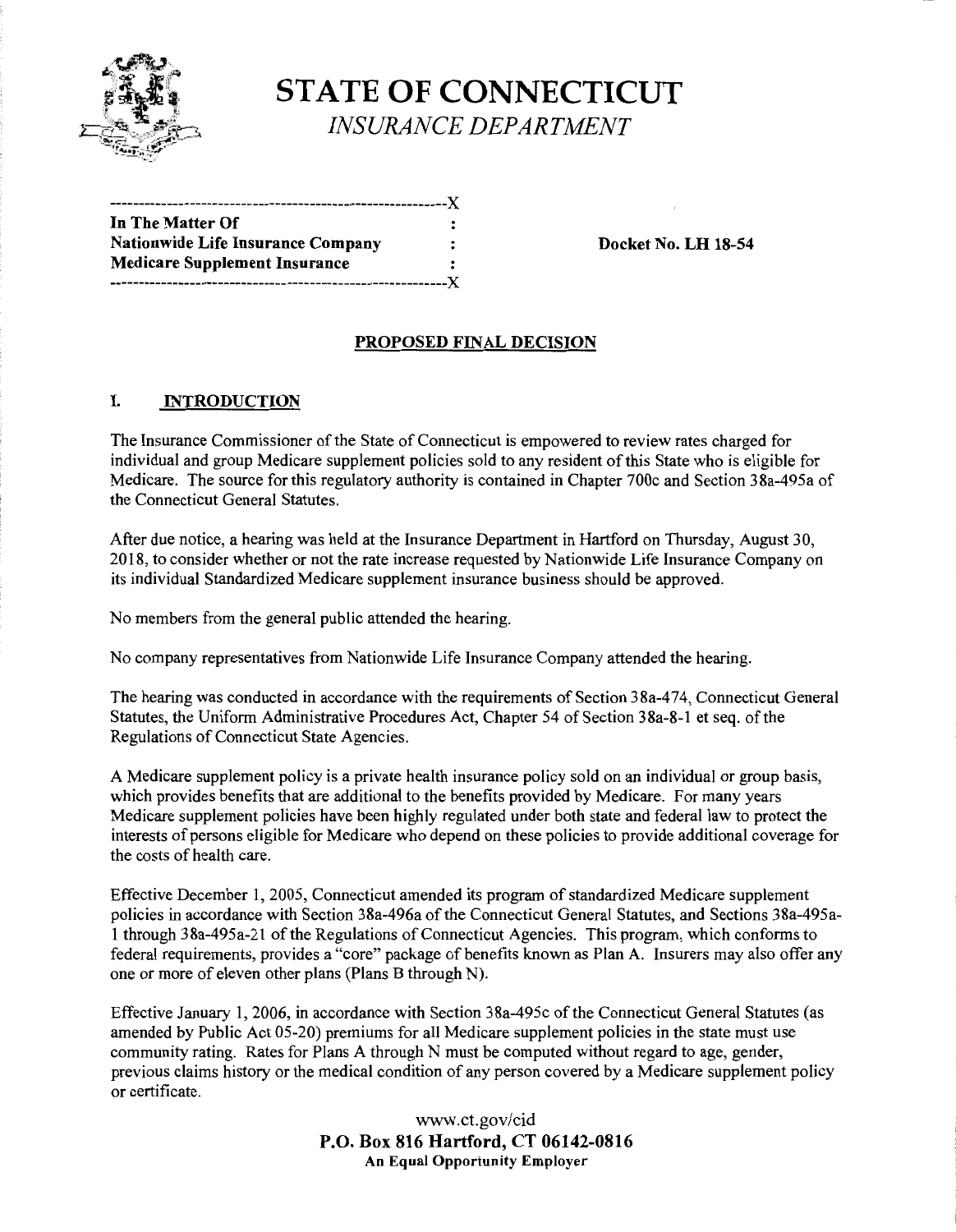The statute provides that coverage under Plans A through N may not be denied on the basis of age, gender, previous claims history or the medical condition of any covered person. Insurers may exclude benefits for losses incurred within six months from the effective date of coverage based on a pre-existing condition.

Effective October 1, 1998, carriers that offer Plan B or Plan C must make these plans as well as Plan A, available to all persons eligible for Medicare by reason of disability.

Insurers must also make the necessary arrangements to receive notice of all claims paid by Medicare for their insureds so that supplement benefits can be computed and paid without requiring insureds to file claim forms for such benefits. This process of direct notice and automatic claims payment is commonly referred to as "piggybacking" or "crossover".

Sections 38a-495 and 38a-522 of the Connecticut General Statutes, and Section 38a-495a-10 ofthe Regulations of Connecticut Agencies, state that individual and group Medicare supplement policies must have anticipated loss ratios of 65% and 75%, respectively. Under Sections 38a-495-7 and 38a-495a-10 of the Regulations of Connecticut Agencies, filings for rate increases must demonstrate that actual and expected losses in relation to premiums meet these standards, and anticipated loss ratios for the entire future period for which the requested premiums are calculated to provide coverage must be expected to equal or exceed the appropriate loss ratio standard.

Section 38a-473 of the Connecticut General Statutes provides that no insurer may incorporate in its rates for Medicare supplement policies factors for expenses that exceed 150% of the average expense ratio for that insurer's entire written premium for all lines of health insurance for the previous calendar year.

### **II. FINDING OF FACT**

After reviewing the exhibits entered into the record of this proceeding, and utilizing the experience, technical competence and specialized knowledge of the Insurance Department, the undersigned makes the following findings of fact:

- 1. Nationwide Life Insurance Company has requested a 6.0% rate increase for its individual standardized Medicare supplement policy forms 2121CT94 (Plan A), 2122CT94 (Plan B), and 2123CT94 (Plan F).
- 2. There were 1,583 policies nationwide and 60 in Connecticut as of  $3/31/18$ . The majority of these policies are in Plan F, 1,096 nationwide and 27 in Connecticut.
- 3. This is a closed block of business.
- 4. The last rate increase approved was 6.0% for all three Plans, with an approval date of 9/1/17.
- 5. Nationwide certified that their expense factors are in compliance with section 38a-473, C.G.S.
- 6. The proposed rates are designed to satisfy the Connecticut regulatory loss ratio of 65%.